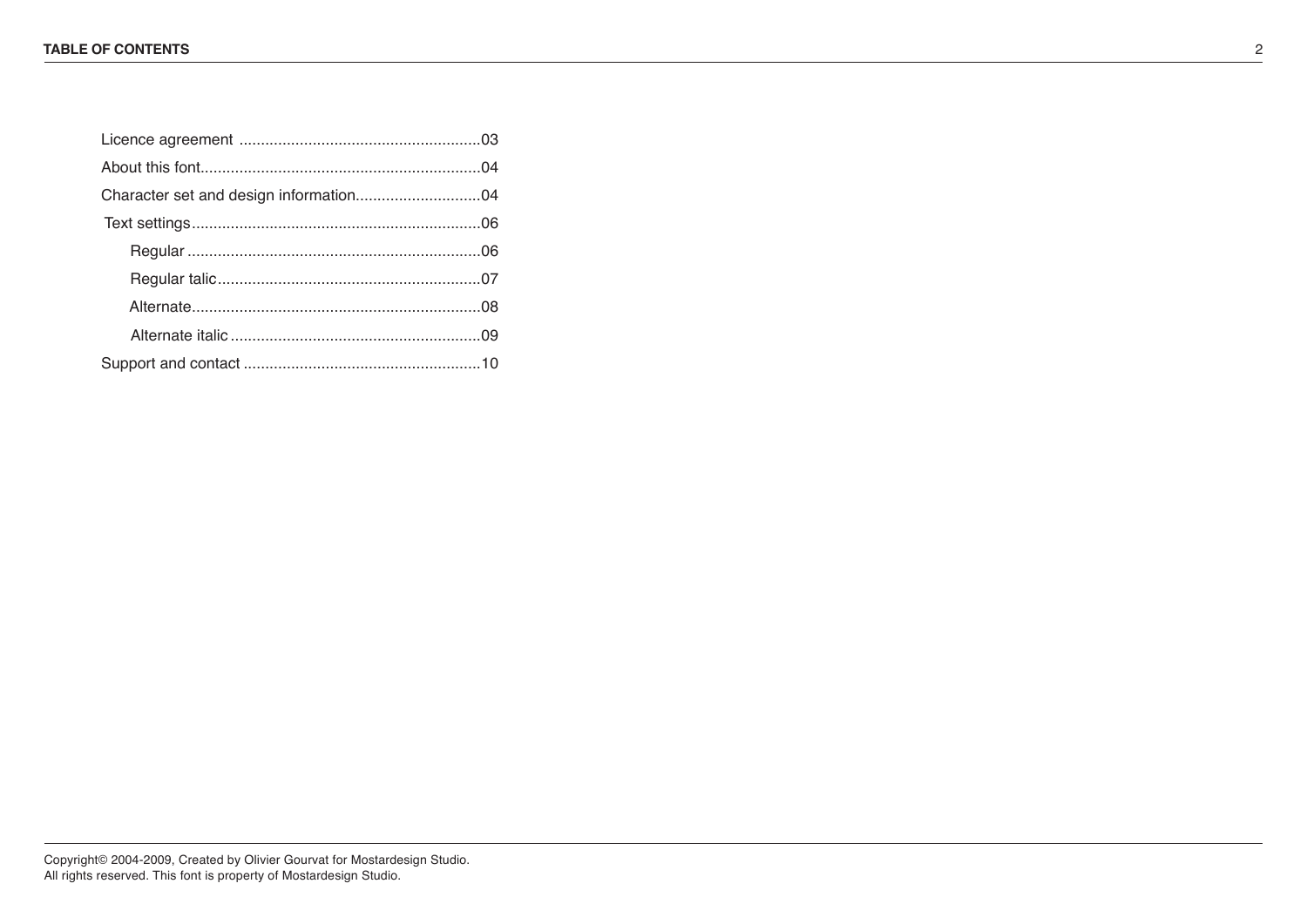Many thanks to have purchased this font. If you have purchased 1 license, you may use this font on a maximum of 5 computers. To use this font on additionnal computers please purchase a new licence on our web site [—www.mostardesign.com—](http://www.mostardesign.com). If you are interested in purchasing multiple licenses please contact us at [studio@mostardesign.com](mailto:studio@mostardesign.com) You will not distribute this font to people outside of your organisation or company and you may not sell or give away modified versions of this font.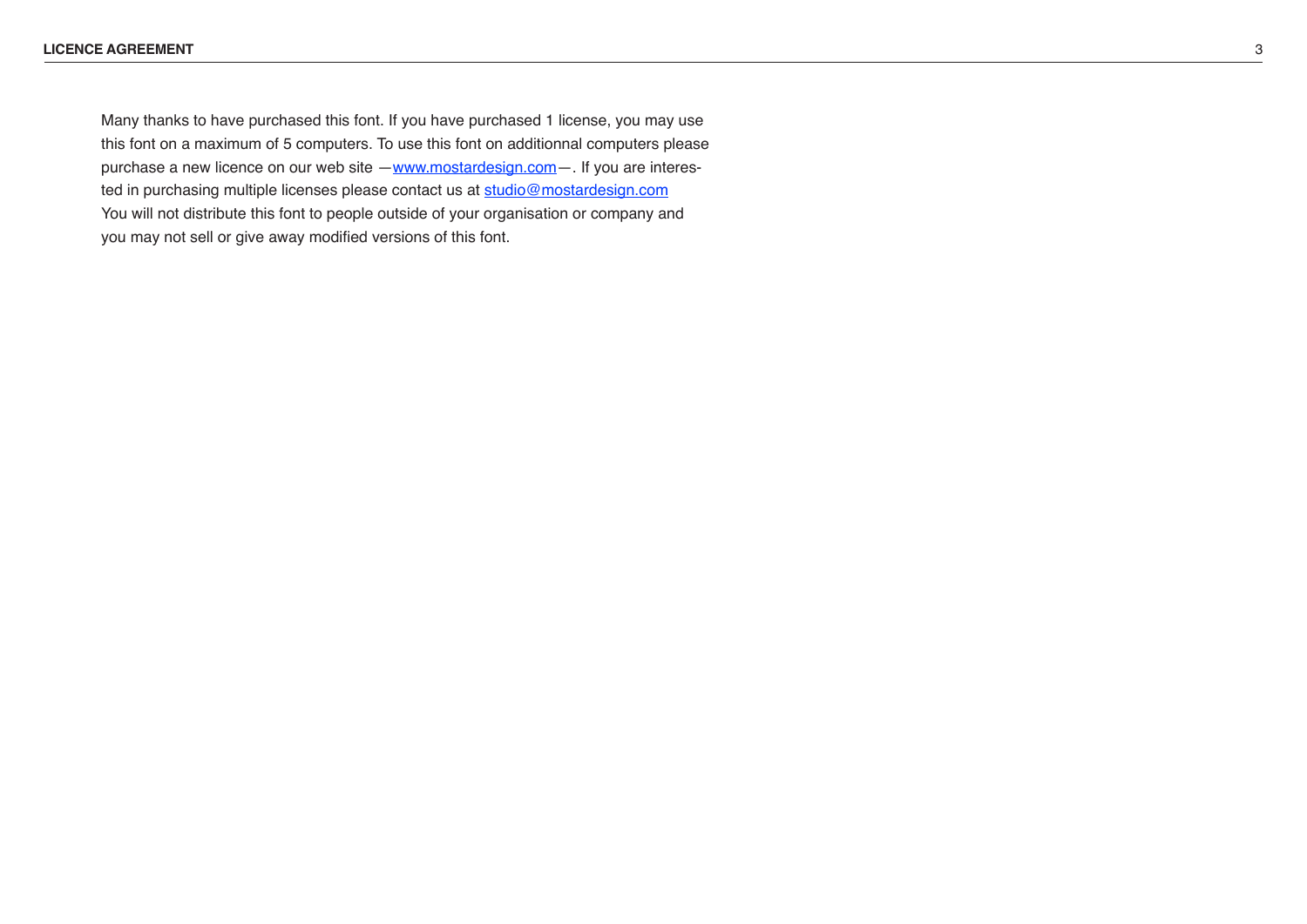Neolux is a post-modern typeface. Originaly Created in early 2004 by [Mostardesign](http://www.mostardesign.com) Studio, this font was designed to create a visual title for the Focus Package. It has aspects of Art Deco shapes and proportions but has modern additions that make it ideal for luxury brands and modern titles.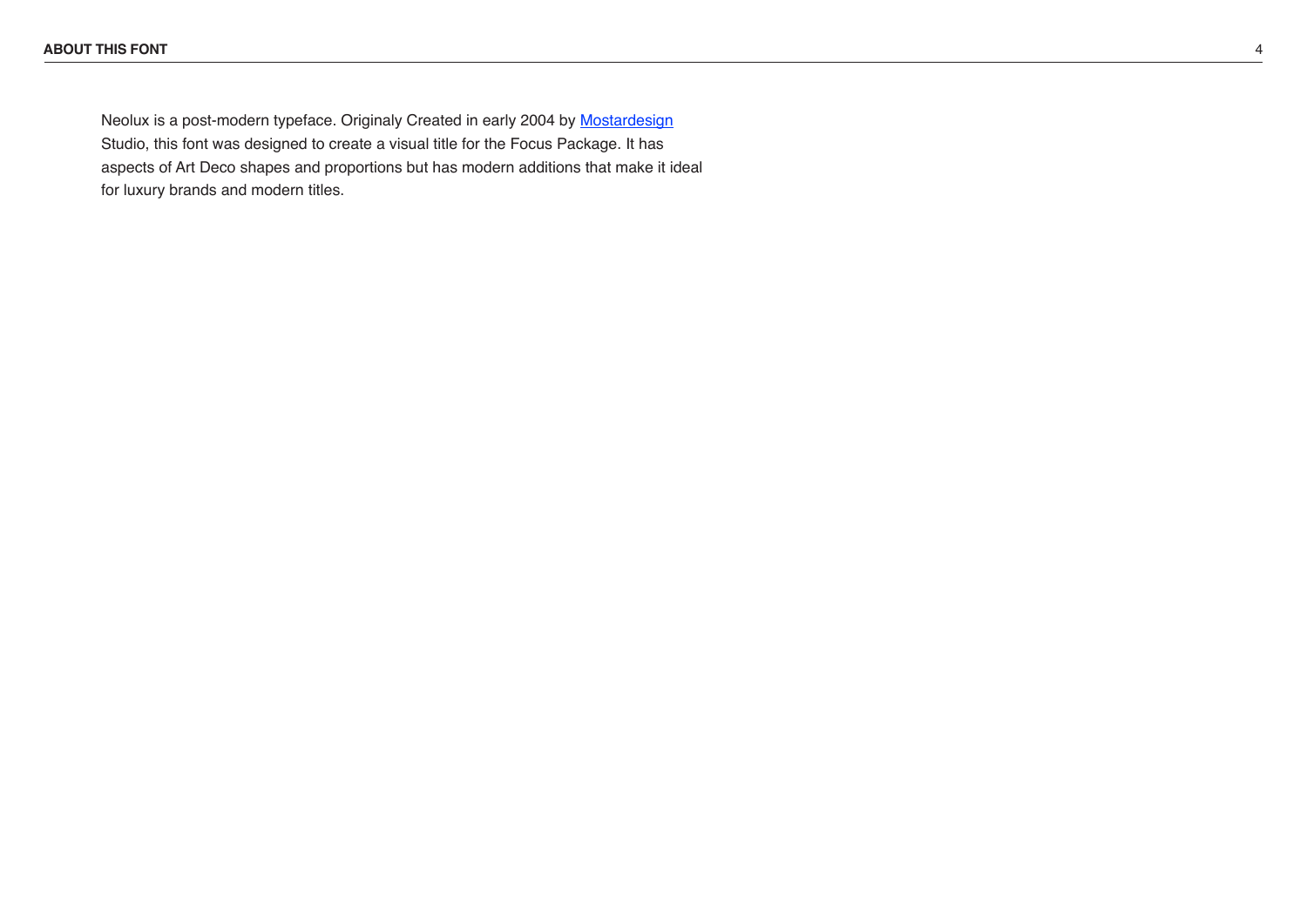This OpenType font contains the following characters :

```
\Lambda B CO B \equiv \equiv C<sub>0</sub> H \parallel , \parallel \parallelMNOPQRSTUV
WXYZ1234567890
 " \cup \" \vdash \# \circ \\{X \} \circ \] \circ \circ \circ \circ \circ\left[\begin{array}{c} \ast & \circ \\ \circ & \circ \end{array}\right] \left[\begin{array}{c} \circ & \bullet \\ \circ & \circ \end{array}\right][\{\}/"\le/EÄÃÃÃÀÀÀ
ËÈÊÉÏÌÎÍÖÕÒÔÓ
\tilde{M}H\to \tilde{B}\tilde{B}\tilde{C}\geq \tilde{C}\geq \tilde{C}\geq \tilde{C}
```
**Characters:** 127 **Format:** Mac/PC **Weight:** Regular **Styles:** Normal / Alternate / Italic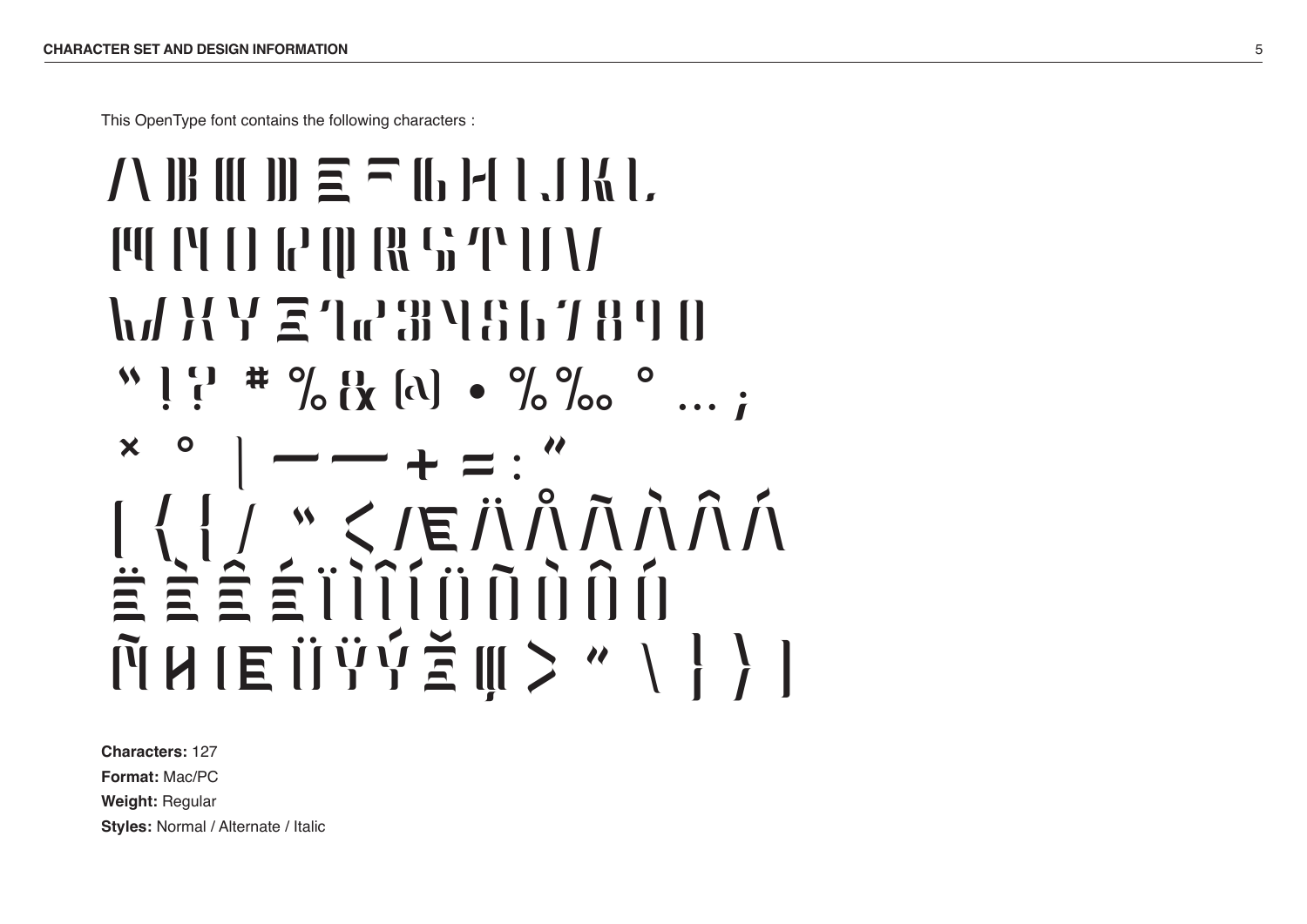**Neolux** - Regular - 55 pt

### ABCDEFGHIJKLMN OPQRSTUVWXYZ 076789



 $M \equiv U U U U$ 48 pt

24 pt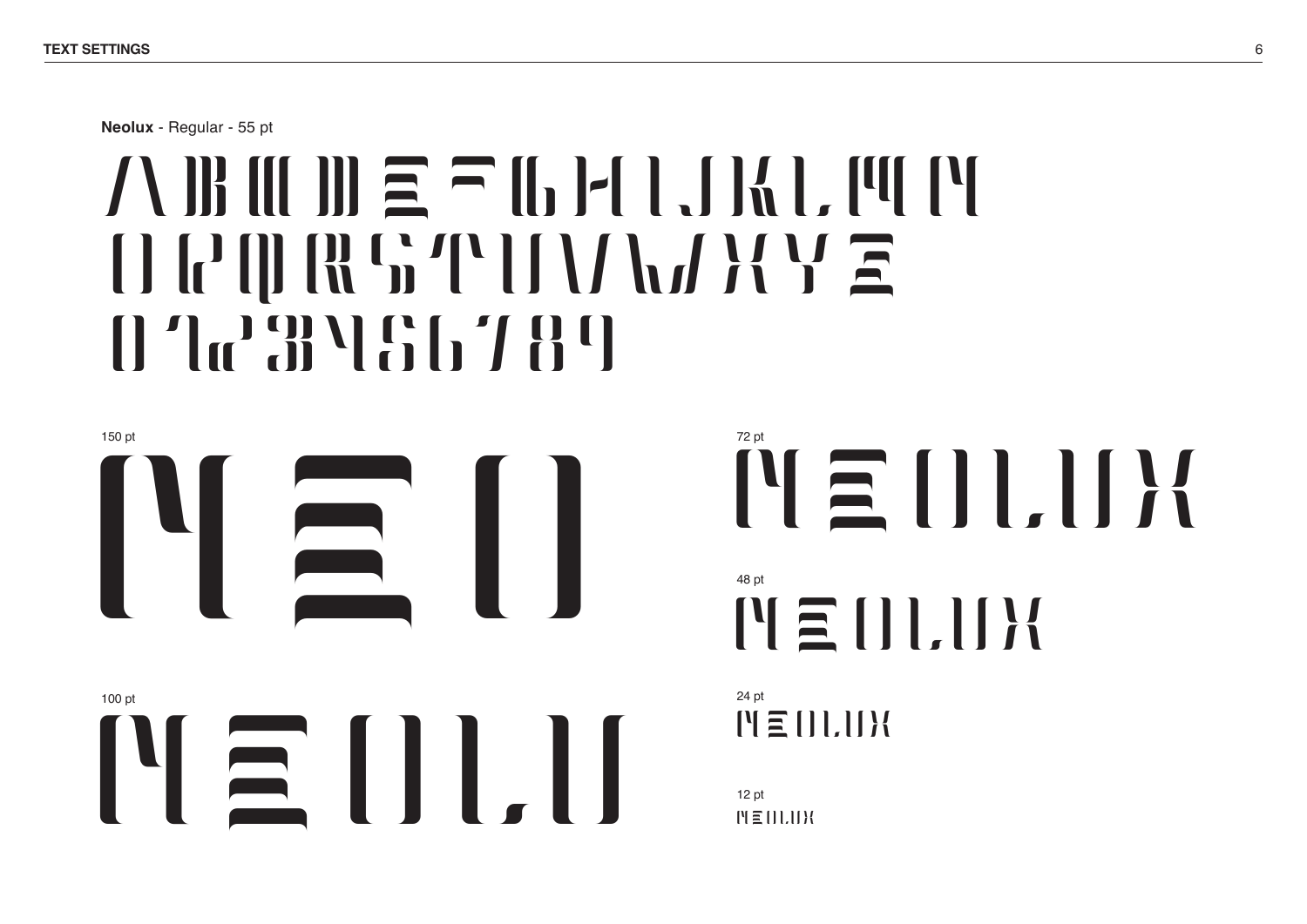**Neolux** - Regular italic - 55 pt

### $A \cup B \cup C \subseteq A \cup A \cup C \cup C$ *OPQRSTUVWXYZ 0123456789*



*NEOLUX* 48 pt

24 pt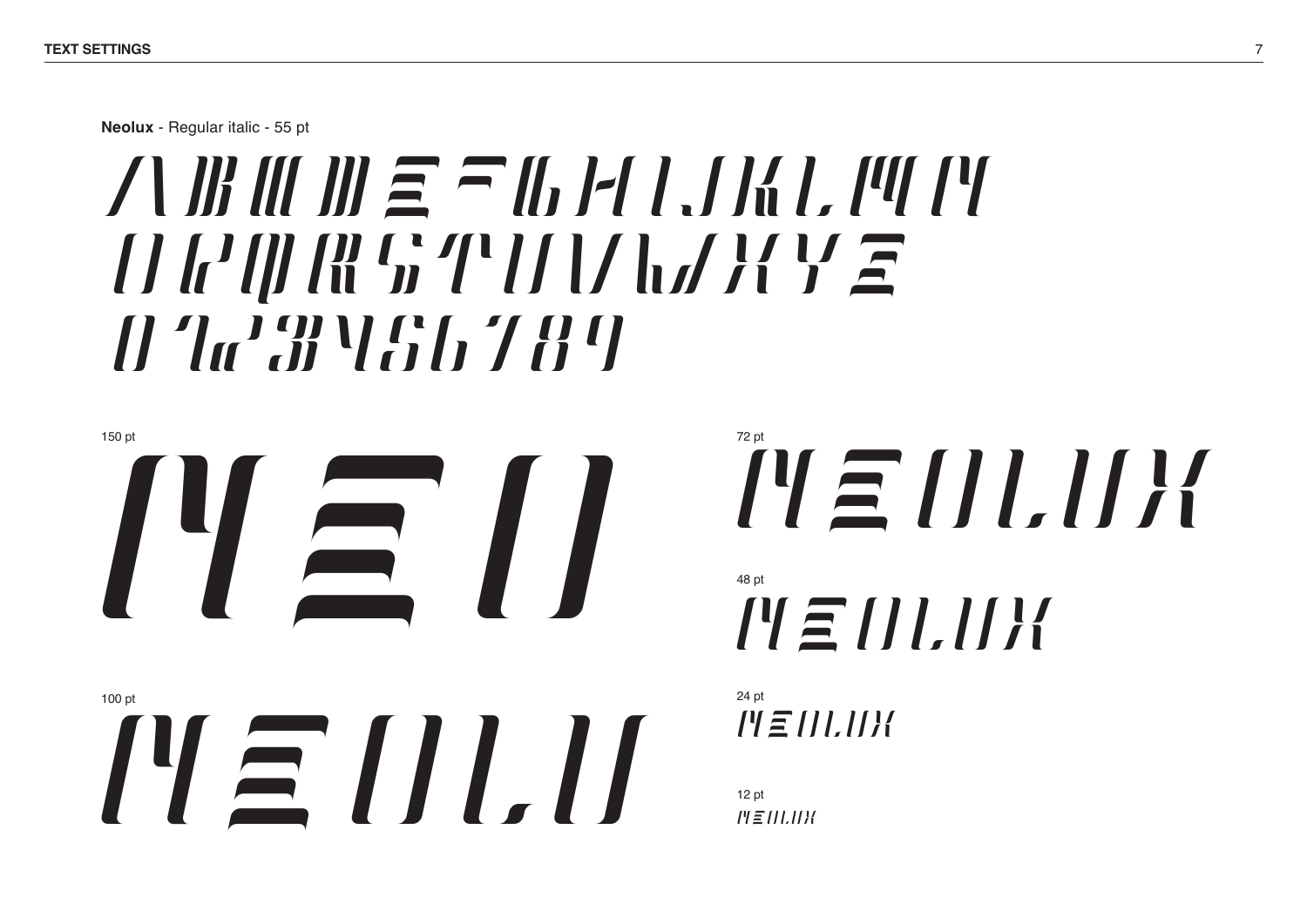**Neolux** - Alternate - 55 pt

## $M$ BCD $\equiv$ FGHIJALM  $\bigcup_{\alpha} \bigcup_{\alpha} \bigcup_{\alpha} \bigcup_{\alpha} \bigcup_{\alpha} \bigcup_{\alpha} \bigcup_{\alpha} \bigcup_{\alpha} \bigcup_{\alpha} \bigcup_{\alpha} \bigcup_{\alpha} \bigcup_{\alpha} \bigcap_{\alpha} \bigcap_{\alpha} \bigcap_{\alpha} \bigcap_{\alpha} \bigcap_{\alpha} \bigcap_{\alpha} \bigcap_{\alpha} \bigcap_{\alpha} \bigcap_{\alpha} \bigcap_{\alpha} \bigcap_{\alpha} \bigcap_{\alpha} \bigcap_{\alpha} \bigcap_{\alpha} \bigcap_{\alpha} \bigcap_{\alpha} \bigcap_{\alpha} \bigcap_{\alpha} \bigcap_{\alpha} \bigcap$ 076789



NEOLUX 48 pt

24 pt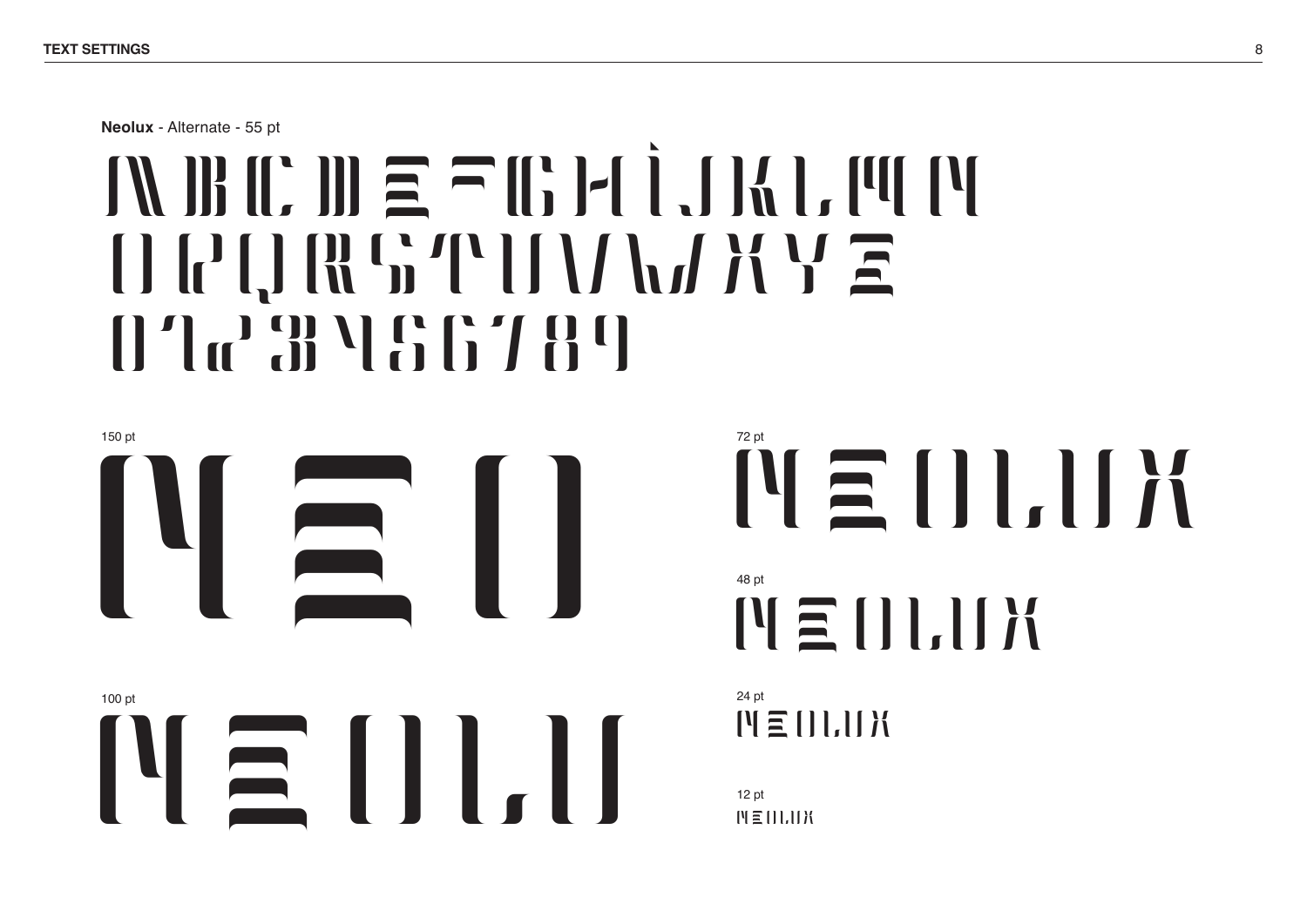**Neolux** - Alternate italic - 55 pt

# *ABCDEFGHIJKLMN OPQRSTUVWXYZ 0123456789*



*NEOLUX* 48 pt

24 pt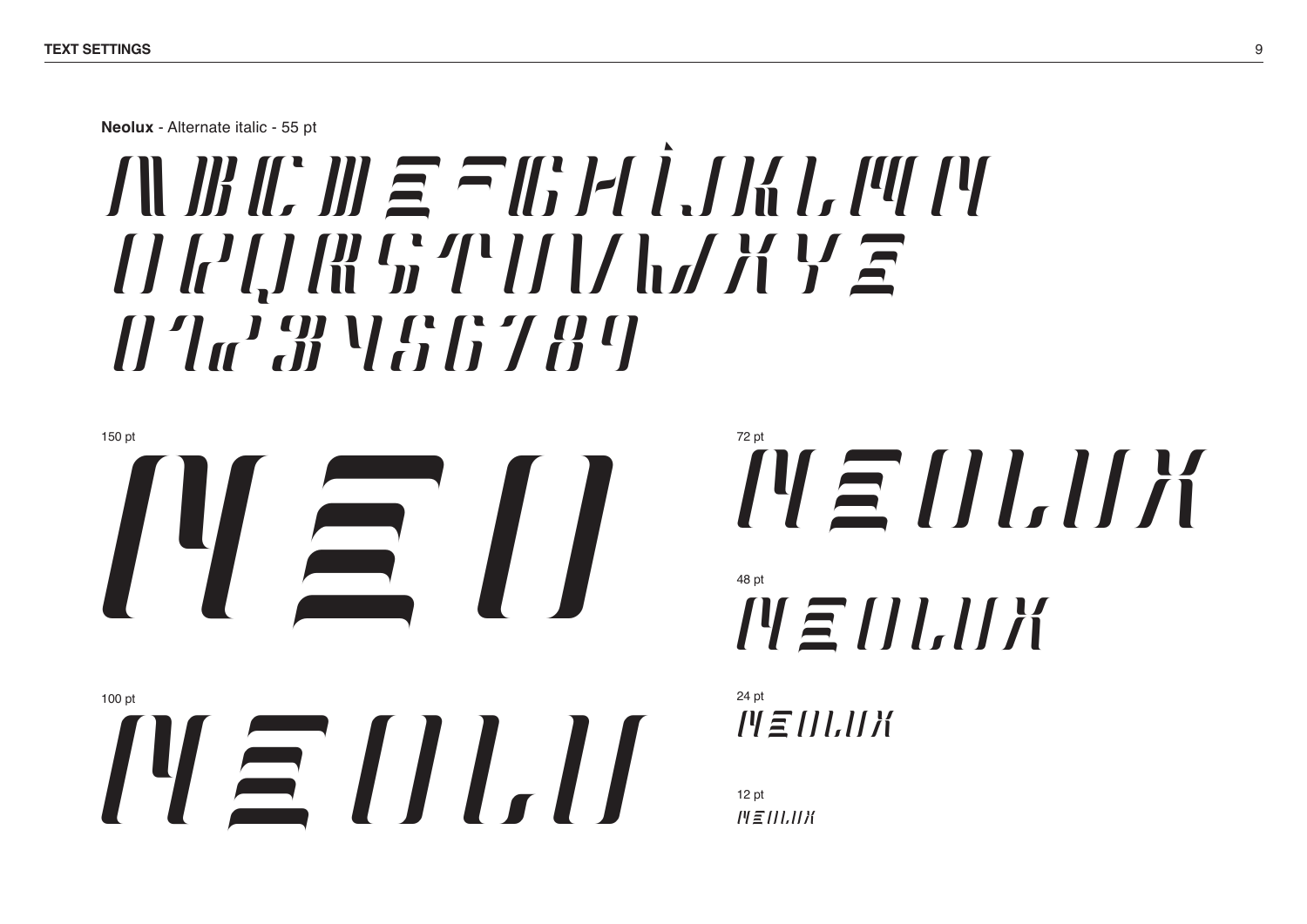#### **Support**

This font is compatible OSX and Windows platforms. For more support, please contact us at [studio@mostardesign.com](mailto:studio@mostardesign.com).

#### **Contact**

For further information do not hesitate to contact us via: Phone: +33 (0)5 53 35 31 65 - +33 (0)6 81 97 61 71 e-mail: studio@mostardesign.com

### **Web site**

For more informations or more work please visit our on-line showcase at [www.mostardesign.com](http://www.mostardesign.com)